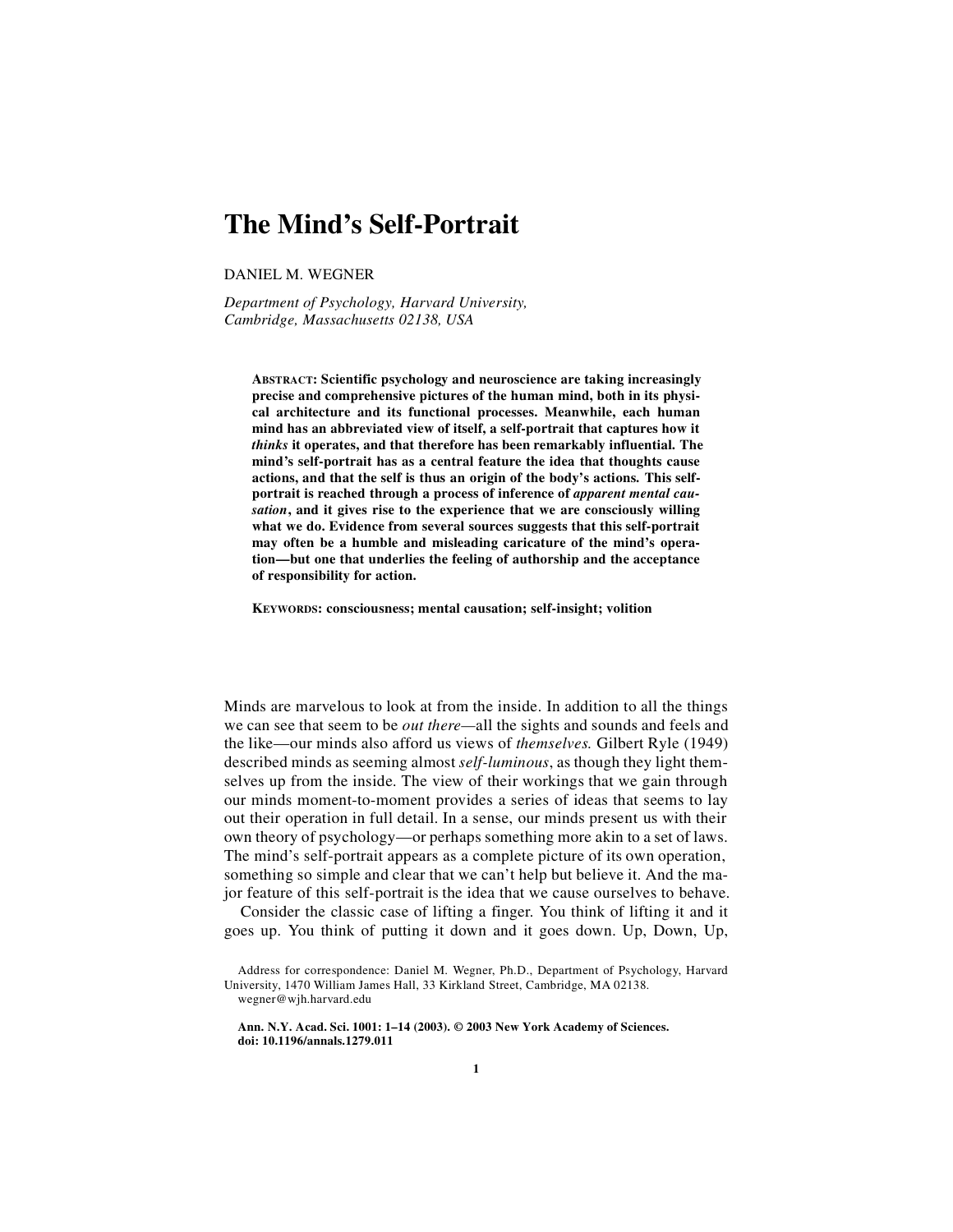Down. This regularity is striking. Your thought seems to cause your action, and you get a distinct sense of authorship with each movement. The mind depicts to itself no other part of the process whereby the finger moves. The thought pops into consciousness, and the action too is consciously observed, and that's *it*. All the machinery in the mind's basement that might be creating this conscious show—*the rest of the mind and brain—*remains unobserved. The mind's eye view of the causation of action creates a caricature, then, a simple conscious snapshot of what may be an immensely complicated set of processes involving multiple sites of brain activation and a welter of unconscious cognitive processes—a mechanism that could only be discovered in full detail with an infinite supply of government grant money. The mind simplifies itself.

As a rule, these are fighting words, pointed barbs against free will in the perennial battle between free-willers and determinists. Free-willers are students of mind who are entirely taken by the mind's self-portrait, and who have championed ideas of free will, self-determination, human agency, and rational choice to say that thoughts regularly do cause actions. The mind's self-portrait is accepted at face value, and other accounts of human action are accepted only to the degree that they can be fit with this fundamental canon. By this view, there really is a self, an author of our actions who creates them by consciously willing them. On the other hand, there are also students of mind who say the mind's self-portrait is bad art, no more than a misleading "folk theory" whose main feature is an impossible homunculus. This is the refrain of classically deterministic psychological theorists such as Freud and Skinner, of course, and more recently it is the assumption embraced by most sciences of the mind. The theme comes up often enough nowadays that Tom Wolfe titled an article on contemporary neuroscience "Sorry, but Your Soul Just Died."

The absurdity of all this, of course, is that the soul cannot die. As long as we have minds that keep presenting their self-portrait to us with every passing moment, we will continue to be convinced of the importance of our conscious will and will continue to feel we have selves no matter how much science piles up evidence for selfless mechanisms underlying our actions. Because the idea that minds are mechanisms will always suffer by comparison to the mind's self-portrait, it could be deeply useful to study how this portrait arises. How do we come to think that we have conscious will? How exactly does this portrait get painted every few moments every day of our waking lives? The challenge suggested by this analysis is to understand the mechanisms of mind responsible for the way mind appears to itself.

This paper begins with a précis of the theory of *apparent mental causation,* a set of ideas designed to account for the human experience of conscious will. The central notion is that people experience conscious will to the degree they can infer that their thought caused their action. Because this theory is detailed elsewhere (Wegner, 2002; Wegner & Wheatley, 1999), this paper only begins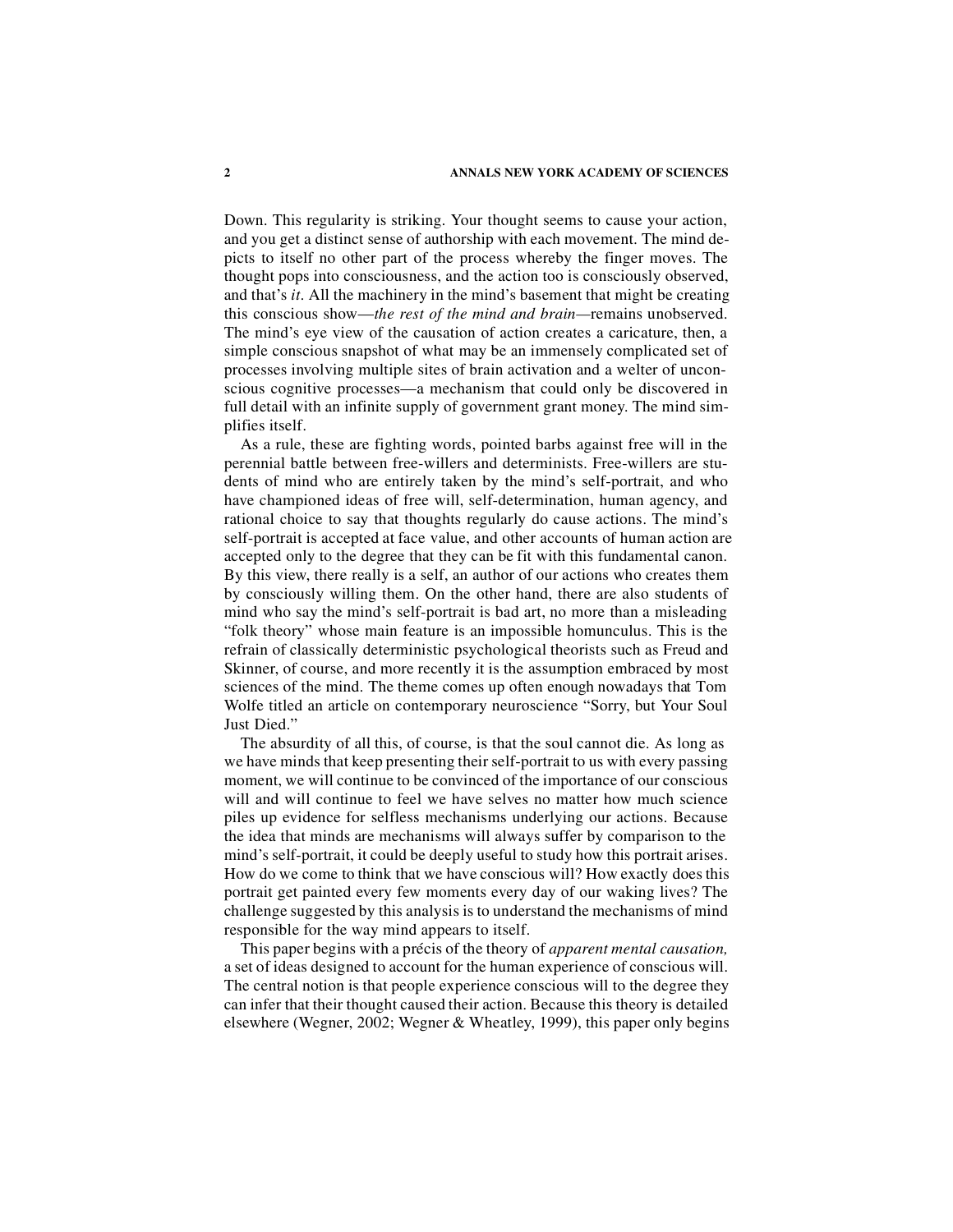with it, and then goes on to comment on the mind's self-portrait as it relates to the problem of self-insight. Why, in particular, would the mind's self-portrait be so limited? The first problem of insight is why we don't see the big picture. The second problem of self-insight is why the mind's self-portrait takes this particular form: Why is it useful for us to think that we have selves that cause our actions? In what follows, then, we consider how the mind reaches the intuition that it is an author, and then the implications of this system for understanding human self-insight more generally.

#### **APPARENT MENTAL CAUSATION**

The basic idea of the theory of apparent mental causation is that conscious intention and action are caused by unperceived forces: You think of lifting that finger and then lift that finger—not because conscious thinking causes doing, but because other forces of mind and brain (that are not consciously perceived) cause both the thinking and the doing. On the basis of your conscious perceptions of your thoughts and actions, after all, it is impossible to tell in any given case whether your thought was causing your action, or something else was causing both of them. The deep intuition we all have about the power of our conscious will arises because thought and act are the only recognizable objects in our mind's self-portrait. We experience consciously willing our actions, then, when our minds lead us to make a further brushstroke on the canvas: We *infer* that our thought causes our action.

How do we go about drawing this causal inference? Imagine, for instance, the action of taking a drink from a glass. This is something that sometimes can feel quite willful, and at other times can feel absent-mindedly automatic. If you have just thought about drinking and then do so, it may feel more willful—whereas if you have been thinking about having a cookie and then suddenly find yourself drinking instead, it is likely to feel less willed. Furthermore, the thought of drinking must occur just prior to the action to maximize the experience of will, as thoughts that occur far beforehand (and that then are forgotten until the action), or thoughts of the drink that only appear after you've had the drink, do not seem to prompt a sense of willed drinking. And if someone else puts the glass in your hand and pushes it toward your mouth, you may discount the causal role of any prior thought and again feel the act is unwilled. These simple observations point to three key sources of the experience of conscious will–the *consistency*, *priority,* and *exclusivity* of the thought about the action. For the perception of apparent mental causation, the thought should be consistent with the action, occur just before the action, and not be accompanied by other potential causes.

Studies of how people perceive external physical events (Michotte, 1963) indicate that the perception of causality is highly dependent on these features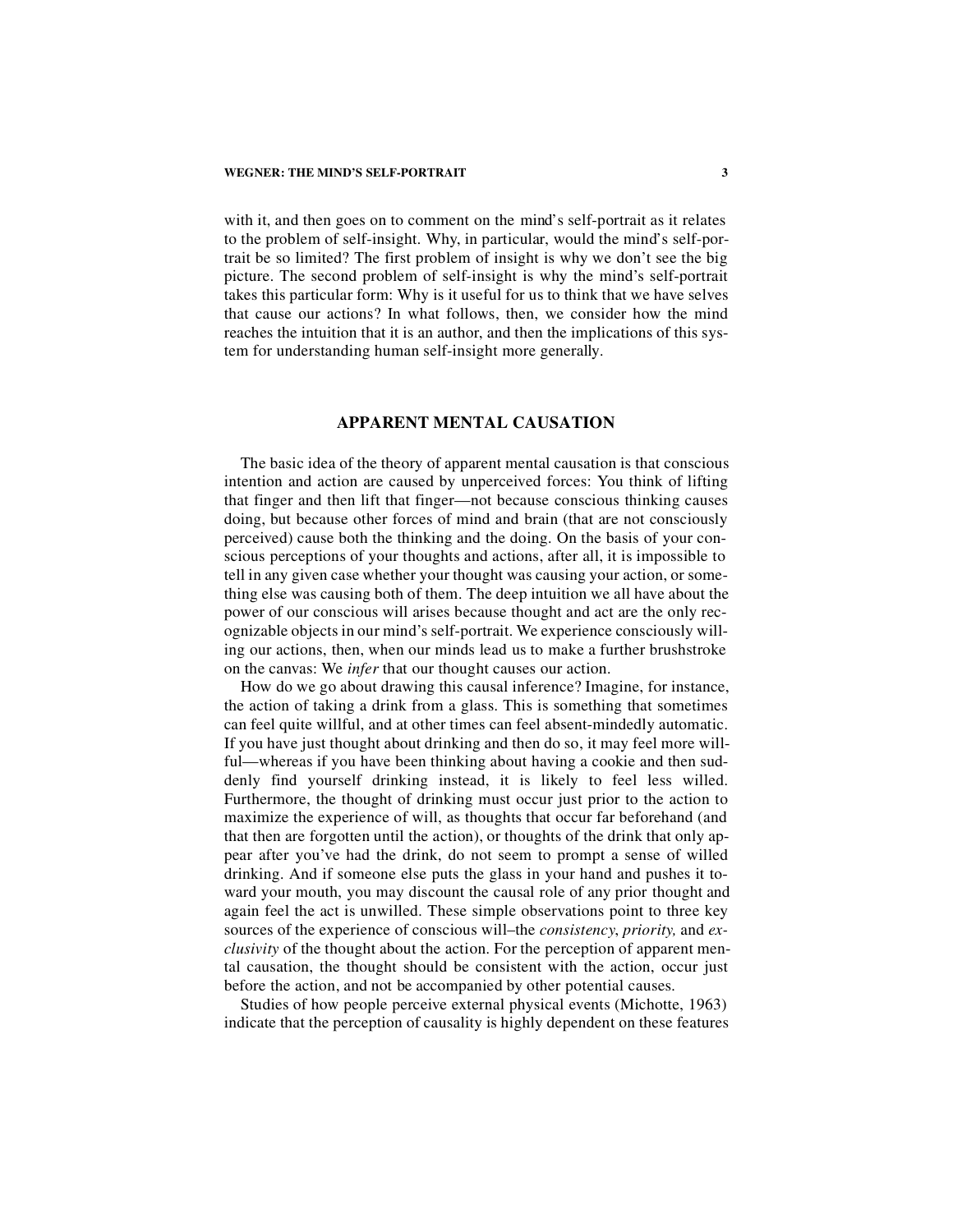of the relationship between the potential cause and potential effect. The candidate for the role of cause must yield movement that is consistent with its own movement, must come first or at least at the same time as the effect, and must be unaccompanied by rival causal events. The absence of any of these conditions undermines the perception that causation has occurred (Einhorn & Hogarth, 1986; Kelley, 1972, 1980; McClure, 1998).

#### *Consistency*

Consider the consistency principle first. The idea here is that for a thought occurring before action to be perceived as the cause of the action (and so prompt an experience of conscious will), the thought must be semantically linked to the action. A thought about changing the TV channel followed by the press of a button on the remote, for instance, will feel willed, whereas a thought about world peace followed by sitting down on the remote and having the channel change will not yield the same experience. The role of consistency is evident in Penfield's (1975) study of movements induced through electrical stimulation of the motor cortex. Conscious patients were prompted by stimulation of the exposed brain to produce movements that were not simple reflexes and instead appeared complex, multi-staged, and voluntary. Their actions looked nothing like simple shock-induced spasms, but like actions done on purpose. Yet, their common report of the experience was that they did not "do" the action, and instead felt that Penfield had "pulled it out" of them. Without thoughts consistent with the action, they experienced the action as an unwilled occurrence.

As another example of consistency, consider what happens when people with schizophrenia experience "hearing voices." Although there is good evidence that these voices are self-produced, the typical response to such auditory hallucinations is the report that the voice belongs to someone else. The inconsistency of the utterance with the person's prior thoughts leads to the inference that the utterance was not consciously willed—and so to the delusion that there are others' voices speaking "in one's head" (Daprati et al., 1997; Frith & Done, 1989; Graham & Stephens, 1994; Hoffmann, 1986). Ordinarily, we know our actions and verbalizations in advance of their performance, at least in rough form, and we experience the authorship of action because of the consistency of this preview with the action.

A laboratory test of the consistency principle examined whether people will accept authorship of actions merely because they have had thoughts consistent with those actions (Gibson & Wegner, 2003). For this study, participants were asked to type letters randomly at a computer keyboard without seeing the screen. They were told that the experiment was designed to examine "automatic typing" and that their random responses would be analyzed. Just before this task, participants were exposed 5 times to the prime word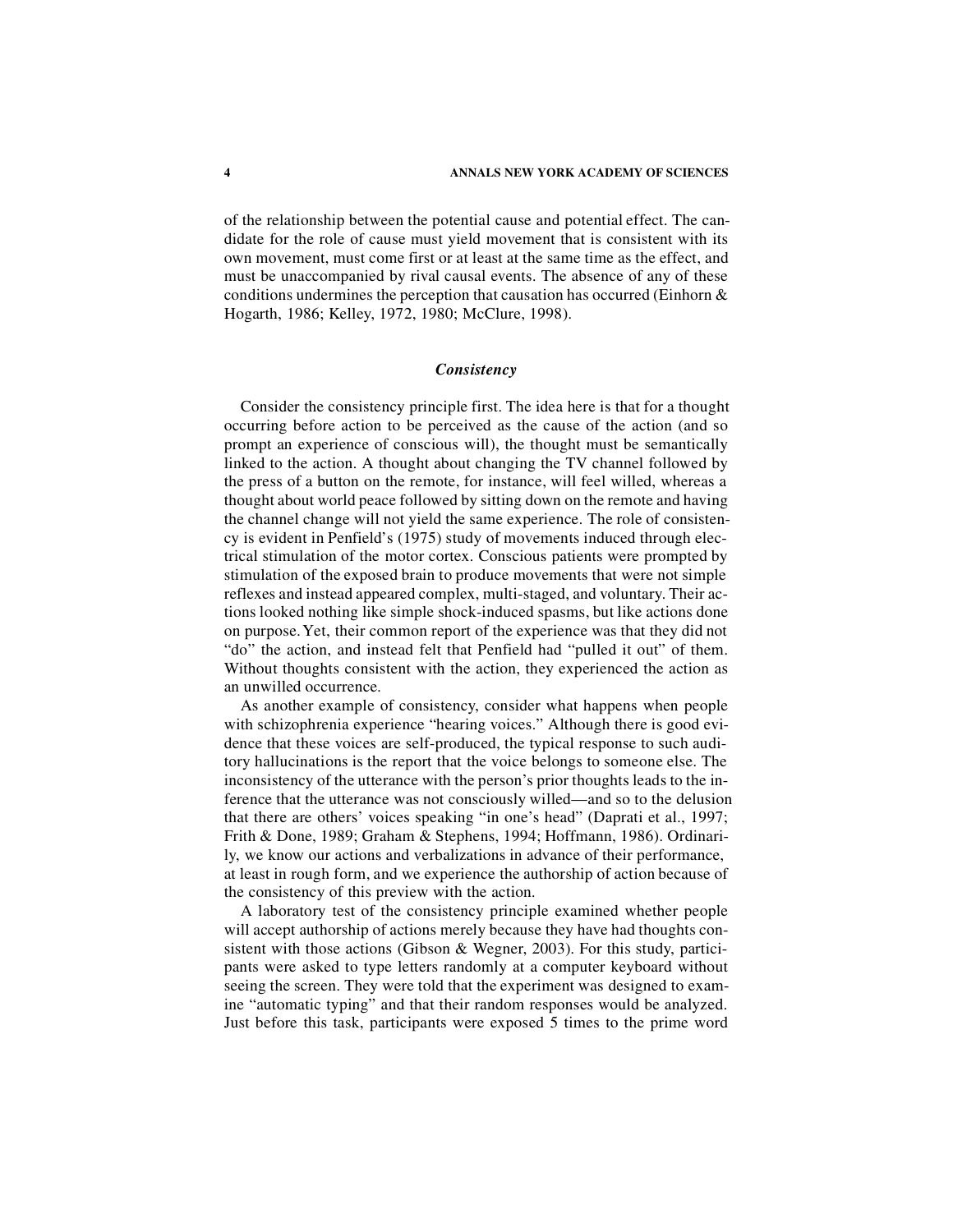*deer* in what they were told was an unrelated computer task. Then the "automatic typing" began and participants typed for 5 minutes. The experimenter ostensibly ran a program on the typed text to extract the words that had been typed, and then asked participants to rate each of a series of words to indicate the degree to which they felt they had authored that word. None of the words rated were actually produced. Participants reported higher authorship ratings for the word they had seen in the prior computer task (*deer*) relative to other words, and also reported relatively higher ratings that they had authored an associated word, *doe*. These findings suggest that people can experience will for an action that was never performed, merely when they have prior thoughts consistent with the action.

### *Priority*

The priority principle influences apparent mental causation when consistent thoughts appear at varying times around the action. Priority supports inferences of conscious will when the thought appears in a timely way just before the action, and departures from immediate priority lead to experiences of involuntariness. In a study of this principle, Wegner and Wheatley (1999) presented people with thoughts (e.g., a tape-recorded mention of the word *swan*) relevant to their action (moving an onscreen cursor to select a picture of a swan). The movement the participants performed was actually not their own, as they shared the computer mouse with an experimental confederate who gently forced the action without the participants' knowledge. Nevertheless, when the relevant thought was provided either 1 s or 5 s before the action, participants reported feeling that they acted intentionally in making the movement. The operation of the priority principle in this case was clear because on other trials, thoughts of the swan prompted 30 s before the forced action or 1 s afterward did not yield an inflated experience of will. It is worth noting, too, that on trials for which action was not forced, thoughts about actions that were provided to participants did not lead them actually to move toward the mentioned items. So, even when the action is forced and thought of the action is baldly prompted by an outside stimulus—appearing in this case over headphones—the timely occurrence of thought before action leads to an erroneous experience of apparent mental causation.

#### *Exclusivity*

The exclusivity principle suggests that apparent mental causation is affected by the perception of alternative causes of action. When events other than one's own thoughts or agents other than oneself become known in the context of an action, their presence leads to the discounting of own thoughts as a cause, and thus undermines the experience of will. So, for example, hypnosis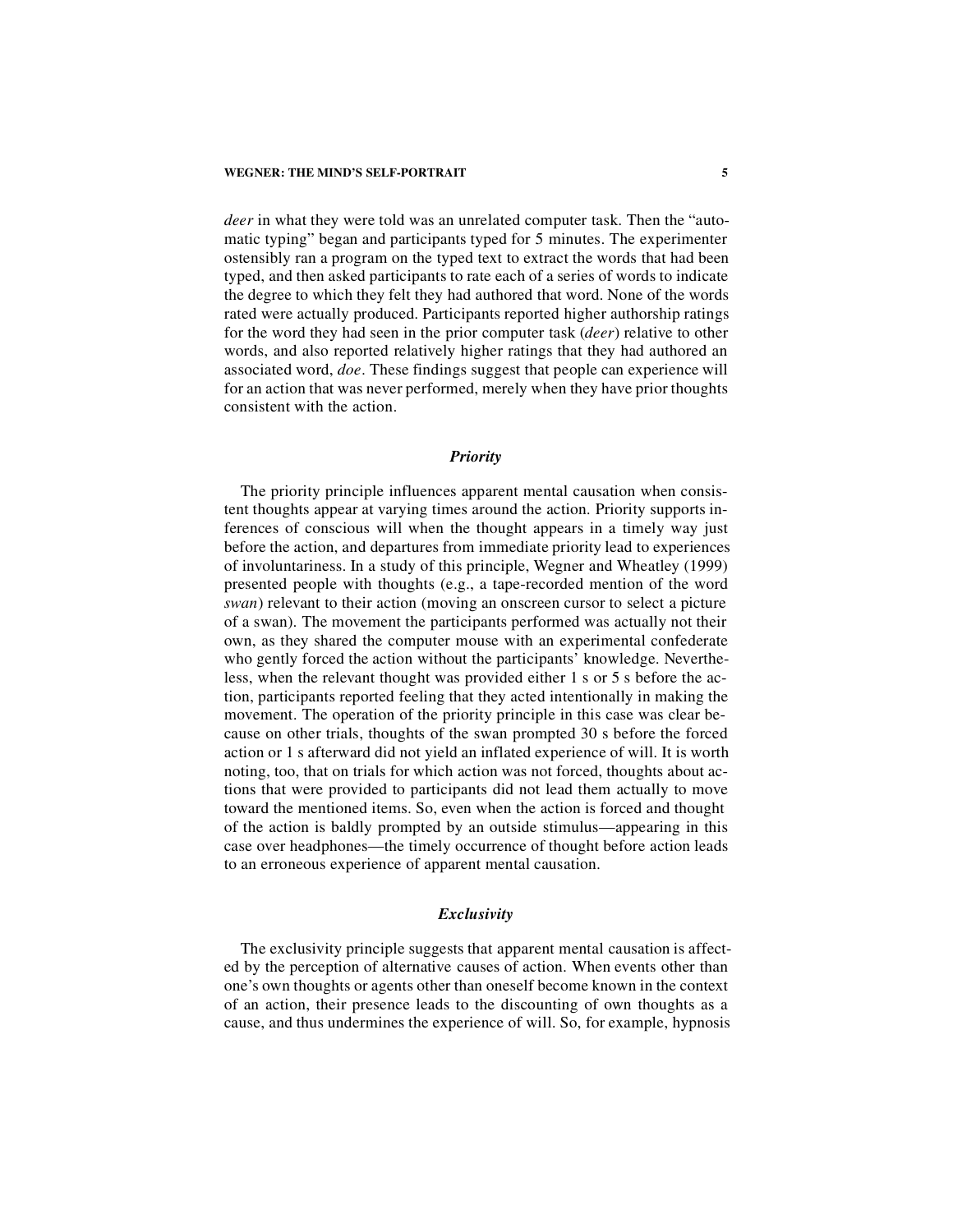leads people to perform actions that they attribute strongly to the hypnotist, and these actions are experienced as involuntary. Similarly, people who are not hypnotized but are merely obeying the instructions of another person may discount the influence of their own thoughts on the action and experience a lack of conscious will. Milgram (1974) commented on this phenomenon in his famous shock experiments, noting the occurrence of an "agentic shift" in which self loses the sense of authorship of the obedient actions.

Now as a rule, experiences of will are not undermined when alternative causes of action remain unperceived. If you don't know what is causing your action, you continue to move along merrily thinking that you are driving the bus. So, for instance, people in one study were asked to choose to move one or the other index finger whenever they heard a click (Brasil-Neto, Pascual-Leone, Valls-Sol, Cohen, & Hallett, 1992). Transcranial magnetic stimulation (TMS) was applied alternately to the left or right motor strip to influence the movement. This stimulation led participants to have a marked preference to move the finger contralateral to the site stimulated, particularly at short response times. However, respondents reported consciously willing the movements during the TMS influence, indicating a lack of insight into the alternative causal mechanism producing their actions. The experience of conscious will in this study was not measured with precision, so it remains possible that slight adjustments to the experience occurred as a result of the unperceived stimulation.

Subconscious exposure to knowledge of outside sources of action does seem to influence conscious will in studies of the subliminal priming of agents (Dijksterhuis, Wegner, Aarts & Preston, 2003). Participants in these experiments were asked to react to letter strings on a computer screen by judging them to be words or not—and to do this as quickly as possible in a race with the computer. On each trial in this lexical decision task, the screen showing the letters went blank either when the person pressed the response button, or automatically at a short interval (about 400–650 ms) after the presentation. This made it unclear whether the person had answered correctly and turned off the display or whether the computer did it, and on each trial the person was asked to guess who did it. In addition, however, and without participants' prior knowledge, the word "I" or "me" or some other word was very briefly presented on each trial. This presentation lasted only 17 ms, and was both preceded and followed by random letter masks—such that participants reported no awareness of these presentations.

The subliminal presentations influenced judgments of authorship. On trials with the subliminal priming of a first-person singular pronoun, participants more often judged that they had beaten the computer. They were influenced by the unconscious priming of self to attribute an ambiguous action to their own will. In another study, subliminal priming of the word "computer" reduced judgments of own agency. And in a third study, participants were subliminally primed on some trials with the thought of an agent that was not the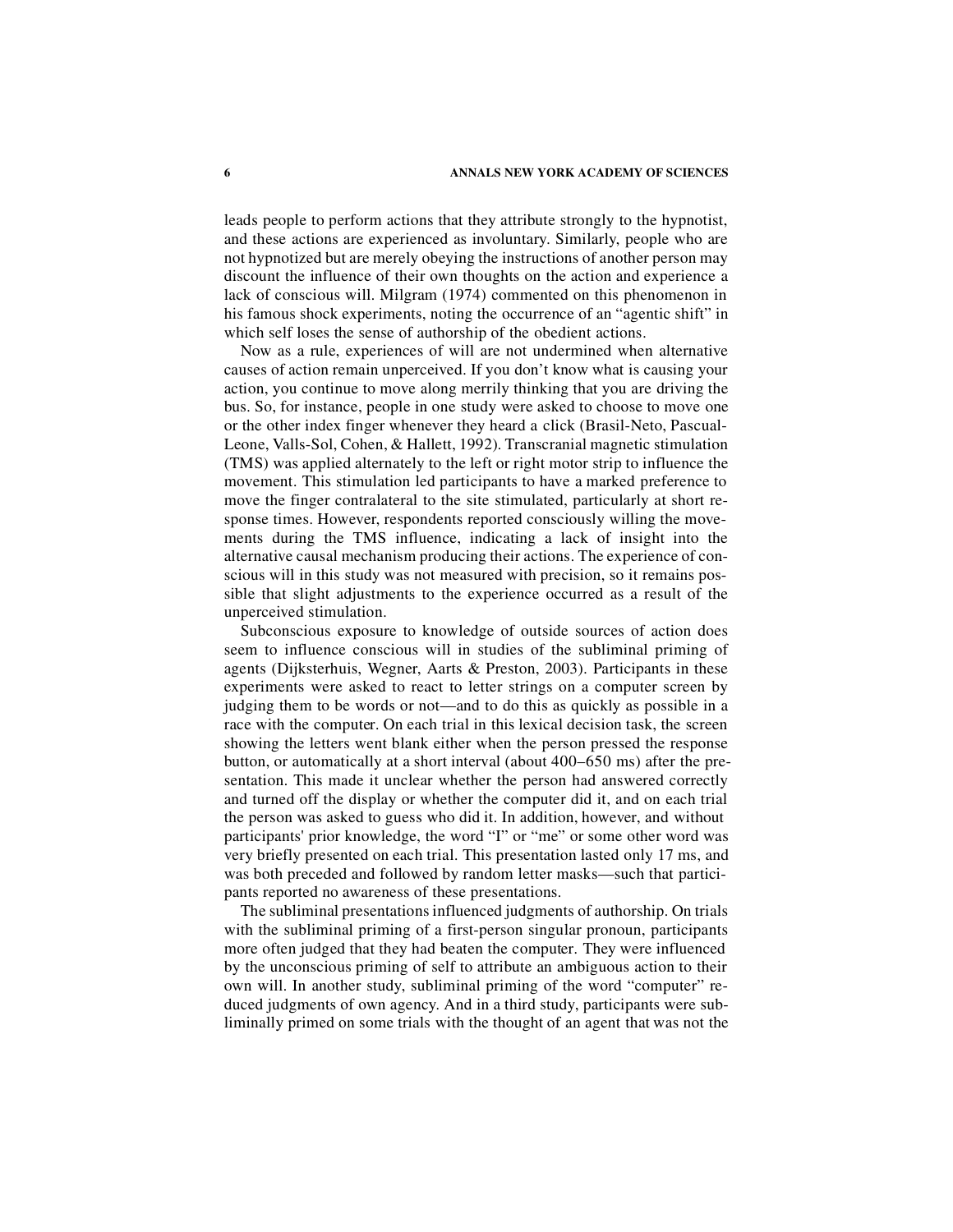self—God. Among those participants who professed a personal belief in God, this prime reduced the causal attribution of the action to self. Apparently, the decision of whether self is the cause of an action is influenced by the unconscious accessibility of self versus nonself agents. This suggests that the exclusivity of conscious thought as a cause of action can be influenced even by the unconscious accessibility of possible agents outside the self.

Normally, the influence of outside forces on one's experience of will for an action occurs because of conscious belief in the presence of those forces. This occurs, for example, in the intriguing phenomenon of "facilitated communication" or FC. FC was introduced as a technique for helping autistic and other communication-impaired individuals to communicate without speaking. A "facilitator" would hold the client's finger above a letter board or keyboard, ostensibly to brace and support the client's pointing or key-pressing movements, but not to produce them. Clients who had never spoken in their lives were sometimes found to produce lengthy typed expressions this way, at a level of detail and grammatical precision that was miraculous. Studies of FC soon discovered, however, that when separate questions were addressed (over headphones) to the facilitator and the client, those heard only by the facilitator were the ones being answered. Facilitators commonly expressed no sense at all that they were producing the communications, and instead attributed the messages to their clients. Their strong belief that FC would work, along with the conviction that the client was indeed a competent agent whose communications merely needed to be facilitated, led to a breakdown in their experience of conscious will for their own actions (Wegner, Fuller & Sparrow, 2003). Without a perception that one's own thought is the exclusive cause of one's action, it is possible to lose authorship entirely and attribute it even to an unlikely outside agent.

The principles of consistency, priority, and exclusivity appear to govern the inferences people make about the mind's influence on action. Their operation can push the perception of authorship around quite independent of any actual causal relationship between thought and action. The self-portrait that the mind presents to us can sometimes be a very poor likeness, in other words a portrayal built on information that happens to be accessible, and on some causal guesswork about what that information means. Although the experimental study of apparent mental causation is only in its inception, there exists a wide array of anomalous phenomena whose interpretation is rendered more tractable by the logic of apparent mental causation (Wegner, 2002).

### **SELF-INSIGHT**

Of all the different forms that the mind's self-portrait might take, why does it take this one? Imagine for a minute that we are building a robot and want it to know itself (McCarthy, 1995). Would we start immediately to build a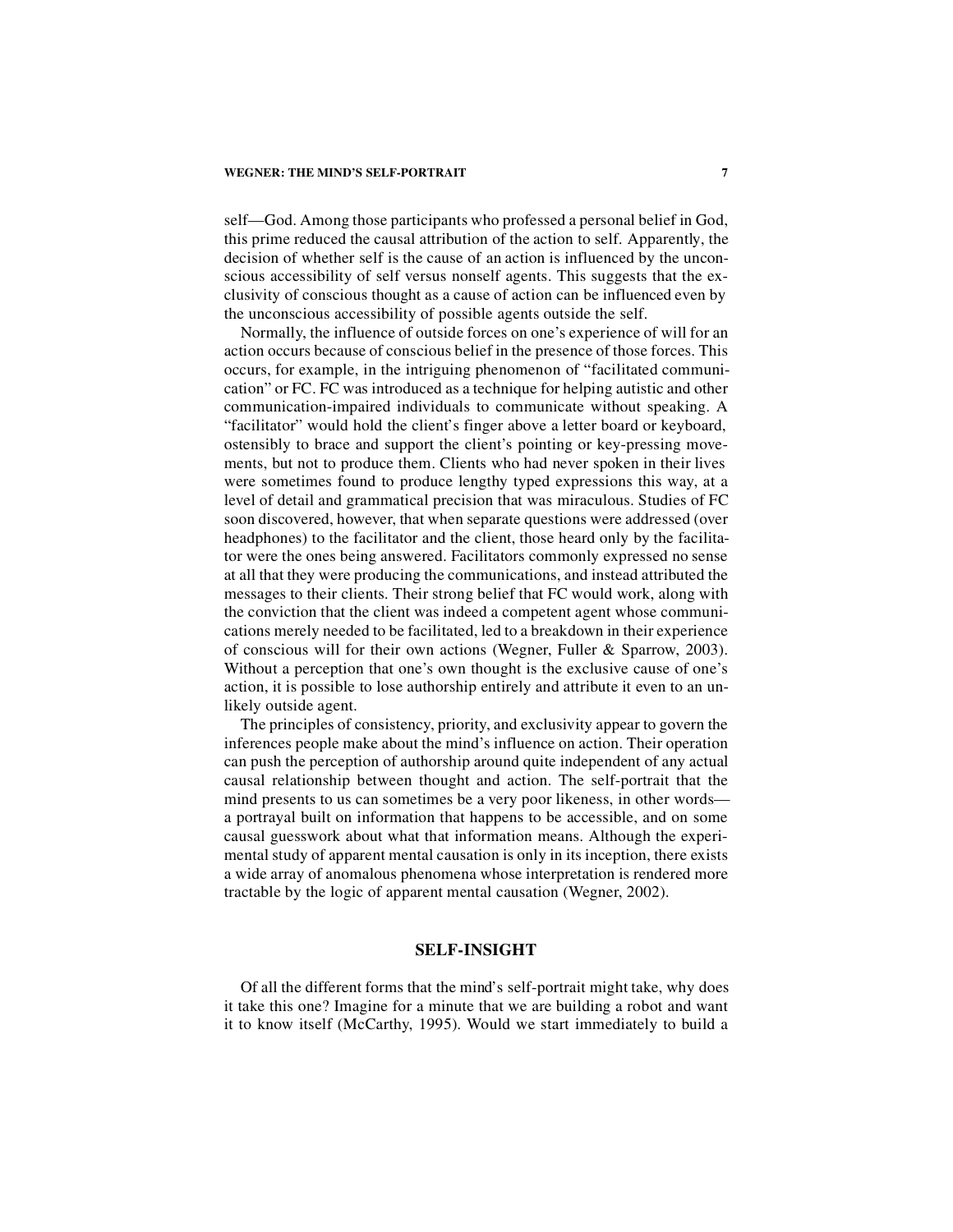robot that would think it is *causing itself to behave?* In giving it this rather abbreviated and conceited view of itself, would we also then leave out the vast amounts of process information it might conceivably be wired up to access? Such a robot would not know the contents of most of its memory registers, the signals sent to its motor units, the status of its logic circuits, or most other things about its own operation—but it would know that it had moved its finger (presuming, of course, that it had a finger). Why would we want a robot, or for that matter a person, with such an understanding of its own mind?

#### *Capacity Limitations*

One possibility is that this is simply all we can get. Perhaps self-insight takes mental resources that are normally devoted to other things. Whatever self-insight might arise from contemplating one's navel, after all, has never been highly compatible with effective action (unless that action specifically involves the navel) and contemplating the mental operations underlying thought and action may similarly not be the best use of the limited resource of mind. The greatest difficulty of achieving self-insight is, of course, doing this in any reasonable way *in parallel* with effective cognitive operations of other kinds (Ericsson & Simon, 1984; Nisbett & Wilson, 1977; Wilson, 2002). Thinking about the mind's operations may be difficult during the mind's operations because thinking about them is a secondary task that interferes with the operations themselves. As Ryle so keenly observed, the mind is far from self-luminous. It seems to require considerable focused candlepower merely to light up the main hall leading to its labyrinthine depths.

The problem of capacity limitation is not, by itself, insurmountable. Conceivably, if attempts at self-insight were undertaken often enough and the mental task requiring insight were simple enough, one might begin to assemble a more complete picture of the mind's operation (Ericsson & Simon, 1984). But there could still be a problem inherent in the simultaneity of these tasks that presents a further complication. Minsky (1968) and McDermott (2002) have pointed out that in simple artificially intelligent systems, there could be a logical limitation to self-knowledge. If a system is operating and has not yet finished its job, perfect self-knowledge of its operation (the relevant inputs, the processes operating on them, the resultant outputs) also contains information indicating what the system's operation will be. Self-insight into a mental operation, in other words, presumes that the mental operation is complete and is completely specified. Any mental operation that is to remain open to change cannot be open to full insight as it is ongoing. Self-insight seems to limit the flexibility of the mind's operations because it presumes their completion.

Self-insight may be limited to the experience of willing our own actions because we don't have the mental resources to see more than this, or because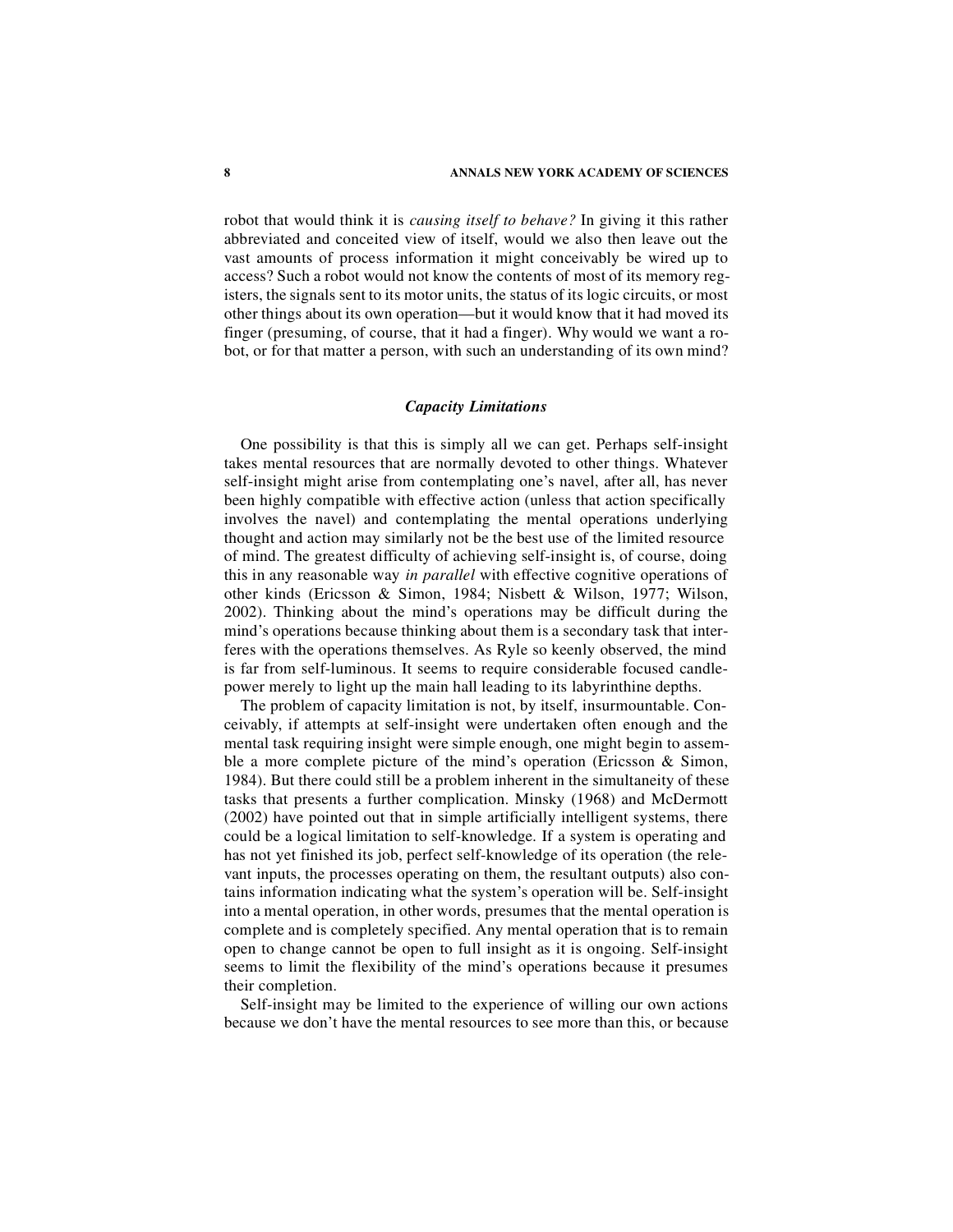the pursuit of insight is precluded by the unfinished nature of our mental activities. These ideas suggest that in building a robot mind or designing a human one, we may need to accept a shorthand version of self-insight. Rather than expecting to collect large amounts of information, we might better plan on getting only a relatively focused set of insights. The mind's self-portrait will have to be less a mural and more a doodle. Still, why would the doodle look the way it does? Why does it portray the self as an author?

#### *Mind Perception*

Self-insight may also be shaped by processes involved in figuring out minds in general—not just our own. The perception of minds seems to require a set of special skills that go beyond the skills involved in perceiving the world of objects and events. Minds require an appreciation of goal-directedness, for example, which seems far less important for the perception of other things. Knowing what a mind believes is also helpful, as is knowing where a mind is attending, what it can remember, how it feels, and so on. A range of abilities may be required for appreciating that minds are even possible, let alone for apprehending the qualities of minds that might be relevant to their operation. Psychologists and philosophers of many stripes have contributed to the idea that people have "theories of mind" that are involved in the tasks of mind perception, and without the ability to use these theories such perception might be cumbersome or unattainable (Astington, 1993; Baron-Cohen, 1994; Dennett, 1987; Flavell, 1999; Hauser & Carey, 1998; Heider, 1958; Wellman, 1992).

The special skills that support the perception of other minds serve to constrain the range of causal forces we can perceive in our own minds. Because the general process of mind perception involves looking for the mind's goals and processing observed behavior in terms of those goals (Heider & Simmel, 1944), the application of this strategy in perceiving own mind tends to focus our attention on our own goals. The general tendency in mind perception to perceive behavior as resulting from prior mental states (such as desires or thoughts) likewise prompts us to apply this same causal template to the conscious evidences we perceive in our own minds. Perhaps the most general property of mind perception, however, is the tendency to perceive minds as origins of behavior. We see gods or spirits or people or animals behind many events in the world, ascribing these events to them as authors and often ending the analysis at that point (Guthrie, 1993). Without insisting on further insight into mechanism, we assign authorship to minds. It seems, then, that our proclivity for believing that we are agents who cause our actions is not a private conceit but an application of a general principle. We find origins of our actions in ourselves just as we find origins in faces in the clouds. The insight offered by the mind's self-portrait is, in this sense, largely a matter of perceiving oneself as the origin of one's actions.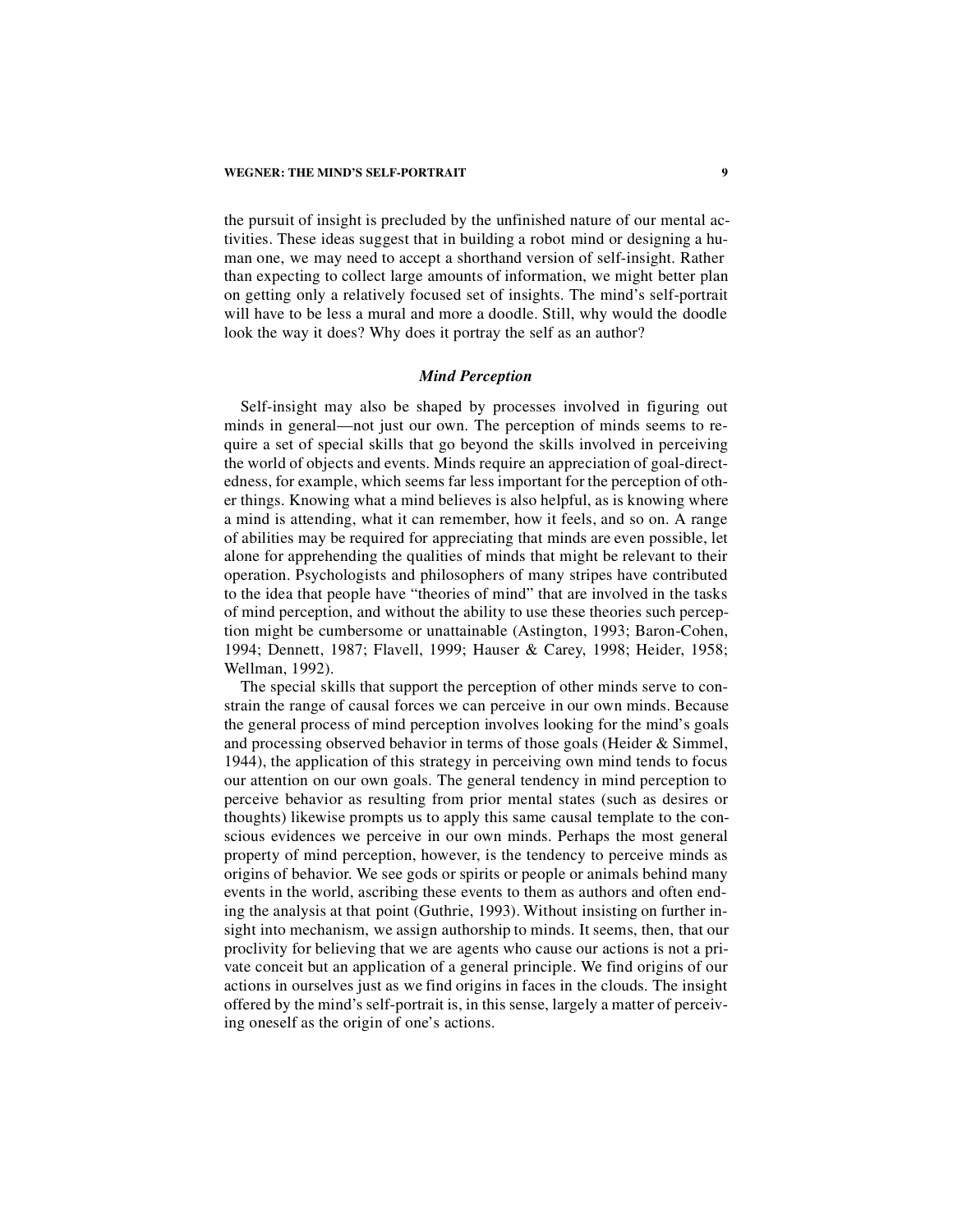It may even be that perceiving our own minds *as* minds cuts short any further analysis we might normally apply to systems we do not perceive as having minds. The assumption that a rock *wants* to fall, for example, might obviate any examination of the forces of gravity, friction, and the like that could aid in understanding its physically determined trajectory. The perception of our minds as minds brings in one set of tools of understanding, but suggests we entirely discard others (Carey, 1996). Our minds' self-portraits will not entertain them as objects, as cascades of events, or as mechanisms, even though they might appear to be just such items in the eyes of an outsider wearing a white coat.

### *Conscious Previews*

The logic we have examined to this point suggests that we might view our minds in a limited way, using a template we use for the perception of minds in general. We see ourselves as origins of our actions because this is a shorthand view that we often use to understand minds of all kinds. However, there is an important feature of the mind's inner world that dramatically enhances our inclination to understand our minds in this way: We are often the beneficiaries of a mental system that delivers previews of action to consciousness before the action occurs. Thinking about a finger movement just before the finger movement may not be the cause of the movement—but it is certainly an attention-getting attractor for any causal inferences the mind might be inclined to make. Intentions are private previews of action that invite the mind's standard self-portrait. Of course we are agents who cause our actions—we know them in advance!

Let us stop for a moment and reconnoiter. The theory of apparent mental causation turns the everyday notion of intention on its head, and it is useful to review what things look like from this new perspective. The theory says that people perceive that they are intending and understand behavior as intended or unintended—but that they do not really intend. Instead, conscious thoughts coming to mind prior to action are described in the theory as *previews* of action, ideas that surface into consciousness as the result of unconscious processes like those that create the action itself. The theory is mute on whether these thoughts actually cause action, as it treats only the perception of the thought/action relationship, not the true relationship. Conscious previews of action are fundamentally involved in how the mind portrays its operation to itself, however, and thus they deserve careful analysis. Previews pretty much nail shut the case for the mind's self-portrayer, as they seem to indicate that some part of the mind knew about the action all along, before it happened.

Why would previews of action come to mind so regularly before action if *not* to cause action? If conscious will is indeed the construction that the the-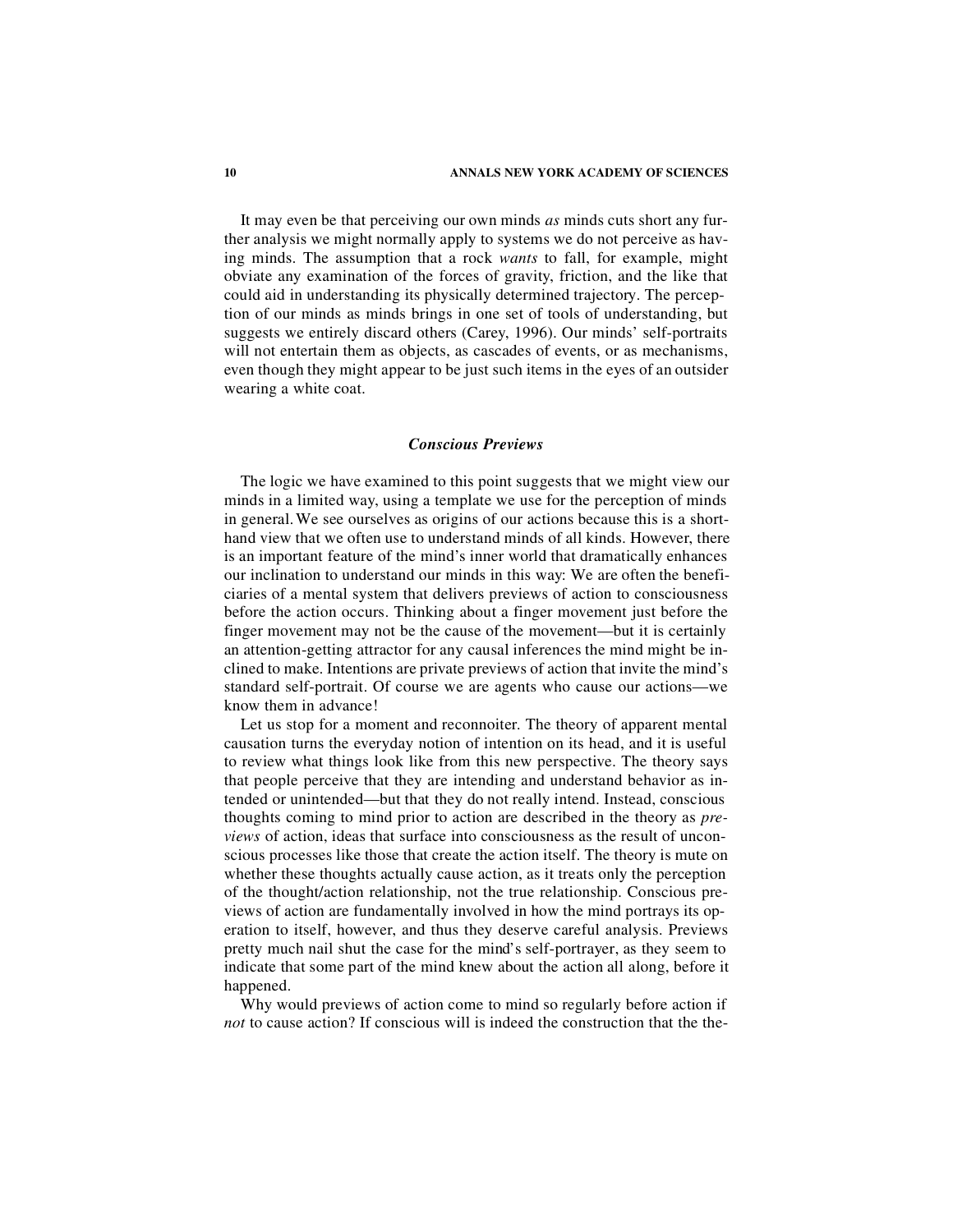#### **WEGNER: THE MIND'S SELF-PORTRAIT 11**

ory of apparent mental causation suggests, we must wonder why thoughts that look and feel like intentions might have evolved in humans when they may not have the function of causing action. What good are epiphenomena? One way to account for previews is to suggest that they are deeply adaptive for people, both in a simple sense and in a more profound sense.

Previews are adaptive in a simple sense because they create a social signaling system—akin to turn signals on motor vehicles. Telling others which way we are going is not only useful in traffic, but can be lifesaving in a variety of circumstances. Reporting previews to others allows us to keep others out of our way, it often helps us to excuse our behavior, and it can invite others to join with us as well. These functions would be unavailable to a person who could not discern what he or she might do next, or to someone who was unable to report these self-predictions to others. In this simple sense, conscious previews could have evolved merely to allow us the luxury of bending our social world to our mind's imagined futures.

The more profound evolutionary story for conscious previews draws upon their usefulness in establishing personal experiences of will—and so in creating a deep sense of authorship. Conscious previews of action create feelings of conscious will when we find ourselves doing the actions we premeditated. These feelings would seem unlikely to arise if we did not experience previews of action. The experience of conscious will is valuable as a marker, a quasi-emotional experience that highlights the actions that feel as though they are our own, and this marker function is sufficiently important for human social life that it could well motivate the processes that produce previews.

Conscious will serves as a personal guide to authorship of action—an *authorship emotion*. The person who feels will for an action typically then feels responsibility for that action, and so will also be susceptible to moral emotions such as pride or guilt depending on the action's effects. Just as emotions of sadness or anxiety serve as "somatic markers" and draw the person's sustained attention toward evolutionarily relevant behaviors (Damasio, 1994), experiences of conscious will serve as feelings that anchor self-perceptions of authorship. Although a thought that previews an action may not have caused the action, the person's *perception* of a causal link is enough to activate the entire system of perceived personal causation that anchors the moral evaluation of self. Moral actions, in other words, need not to be traceable to a mind for the owner of that mind to experience moral emotions. All that is needed is the occurrence of previews, and the subsequent self-attribution of authorship that results when the person perceives them as causes of action. The mind's self-portrait leads the person to think of the self as an author of action—a certain *kind* of author, one who does good or bad things. This, in turn, creates opportunities for subsequent behavior. Thoughts and feelings about the self derive from memories of what one has done, and the determination of authorship is the basis for these memories.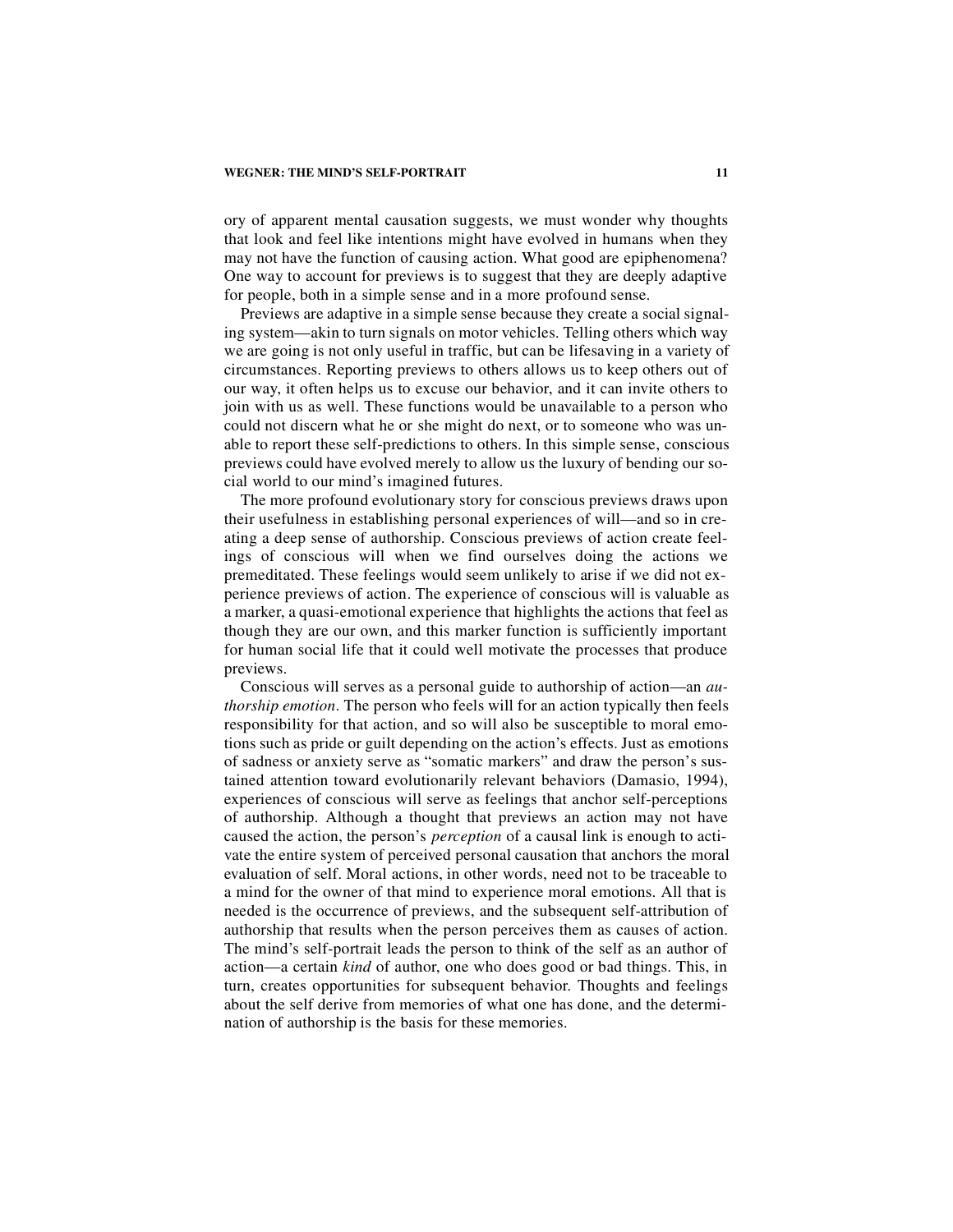## **CONCLUSION**

According to the theory of apparent mental causation, the feeling that we consciously will our actions is traceable to an inference we make from the match between our conscious thoughts and observed action. When a thought appears in consciousness just prior to an action, is consistent with the action, and is not accompanied by salient alternative causes of the action, we experience conscious will and ascribe authorship to ourselves for the action.

The mind's self-portrait thus features the sense of authorship. By arranging for a limited view of itself, by portraying itself as an agent that causes action, and by developing the capacity to preview actions in support of this system, the mind comes to discern its own actions and accumulate a sense of self. This sense of self accrues from estimates of the role of own thoughts in action, and is produced by the system that infers apparent mental causation. Far from a simple homunculus that "does things," then, the self can be understood as a system that arises from the experience of authorship, and is developed over time. We become selves by experiencing what we do, and this experience then informs the processes that determine what we will do next. The self, in this view, is not an agent, an origin of action—but instead is an accumulated structure of knowledge about *what this particular mind can do*.

#### **REFERENCES**

- ASTINGTON, J.W. (1993). *The child's discovery of mind.* Cambridge, MA: Harvard University Press.
- BARON-COHEN, S. (1994). How to build a baby that can read minds: Cognitive mechanisms in mindreading. *Cahiers de Psychologie Cognitive, 13*(5), 513– 552.
- BRASIL-NETO, J.P., PASCUAL-LEONE, A., VALLS-SOL, J., COHEN, L.G., & HALLETT, M. (1992). Focal transcranial magnetic stimulation and response bias in a forced-choice task. *Journal of Neurology, Neurosurgery, and Psychiatry, 55*, 964–966.
- CAREY, S. (1996). Cognitive domains as modes of thought. In D.R. Olson & N. Torrance (Eds.), *Modes of thought: Explorations in culture and cognition* (pp. 187–215). New York: Cambridge University Press.
- DAMASIO, A.R. (1994). *Descartes' error: Emotion, reason, and the human brain*. New York: Avon.
- DAPRATI, E., FRANCK, N., GEORGIEFF, N., PROUST, J., PACHERIE, E., DALERY, J. & JEANNEROD, M. (1997). Looking for the agent: An investigation into consciousness of action and self-consciousness in schizophrenic patients. *Cognition,, 65,* 71–86.
- DENNETT, D.C. (1987). *The intentional stance*. Cambridge, MA: Bradford Books/ The MIT Press.
- DIJKSTERHUIS, A., WEGNER, D. M., AARTS, H. & PRESTON, J. (2003). Unconscious priming of conscious will. Manuscript submitted for publication.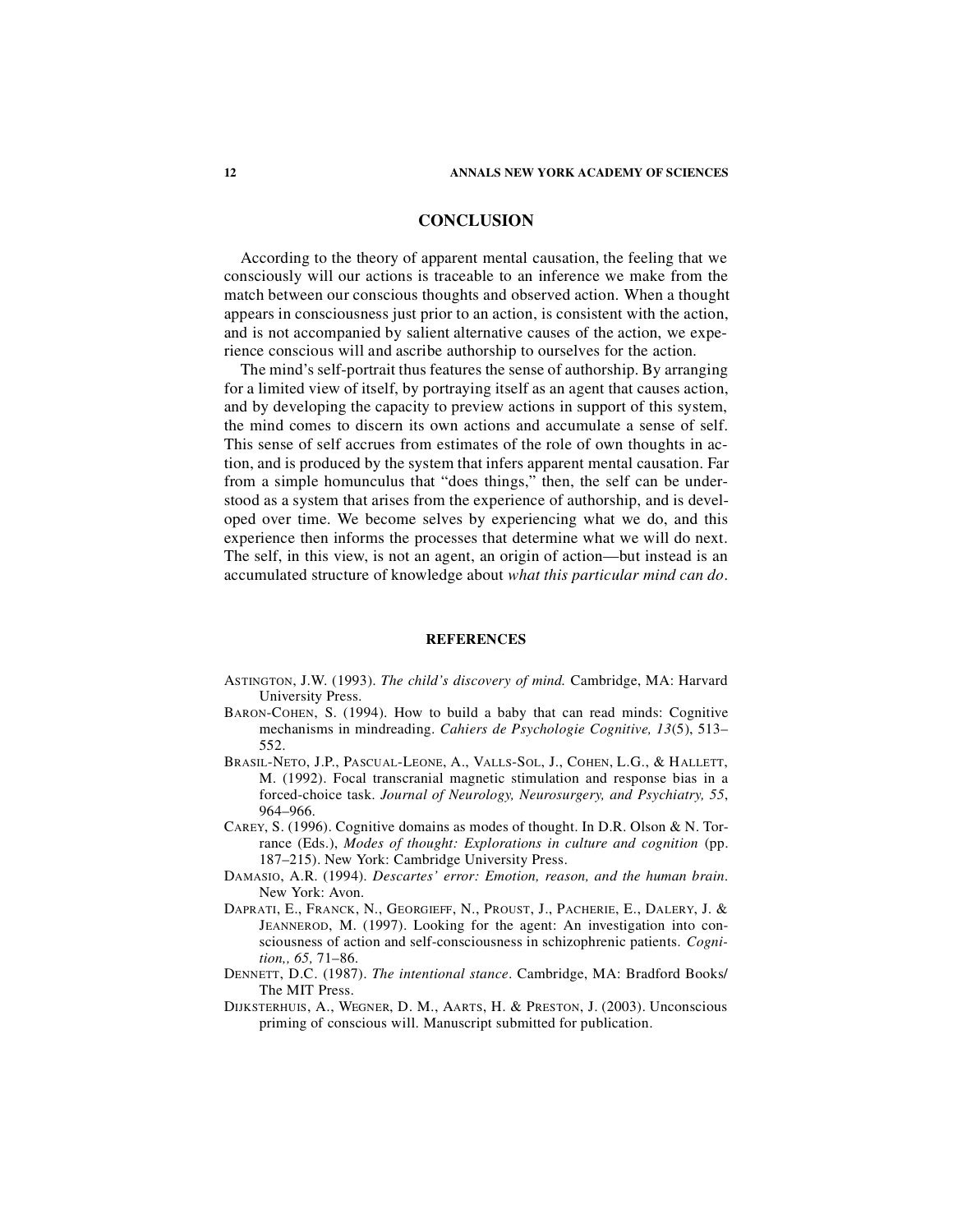- EINHORN, H.J. & HOGARTH, R.M. (1986). Judging probable cause. *Psychological Bulletin, 99*, 3–19.
- ERICSSON, K.A. & SIMON, H.A. (1984). *Protocol analysis: Verbal reports as data*. Cambridge, MA: MIT Press.
- FLAVELL, J.H. (1999). Cognitive development: Children's knowledge of the mind. *Annual Review of Psychology, 50*, 21–45.
- FRITH, C.D. & DONE, D.J. (1989). Experiences of alien control in schizophrenia reflect a disorder in the central monitoring of action. *Psychological Medicine 19*, 359–363.
- GIBSON, L. & WEGNER, D.M. (2003). *Believing we've done what we were thinking: An illusion of authorship.* Paper presented at the Society for Personality and Social Psychology, Los Angeles, CA.
- GRAHAM, G. & STEPHENS, G.L. (1994). Mind and mine. In G. Graham & G.L. Stephens (Eds.), *Philosophical psychology* (pp. 91–109). Cambridge, MA: The MIT Press.
- GUTHRIE, S.E. (1993). *Faces in the clouds: A new theory of religion*. New York: Oxford University Press.
- HAUSER, M. & CAREY, S. (1998). Building a cognitive creature from a set of primitives: Evolutionary and developmental insights. In D.D. Cummins & C. Allen (Eds.), *The evolution of mind* (pp. 51–106). New York: Oxford University Press.
- HEIDER, F. (1958). *The psychology of interpersonal relations*. New York: Wiley.
- HEIDER, F. & SIMMEL, M. (1944). An experimental study of apparent behavior. *American Journal of Psychology, 57*, 243–259.
- HOFFMANN, R.E. (1986). Verbal hallucinations and language production processes in schizophrenia. *Behavioral and Brain Sciences, 9*, 503–548.
- KELLEY, H.H. (1972). Causal schemata and the attribution process. In E. E. Jones, D.E. Kanouse, H.H. Kelley, R.E. Nisbett, S. Valins & B. Weiner (Eds.), *Attribution: Perceiving the causes of behavior* (pp. 151–174). Morristown, NJ: General Learning Press.
- KELLEY, H.H. (1980). Magic tricks: The management of causal attributions. In D. Gurlitz (Ed.), *Perspectives on attribution research and theory: The Bielefeld Symposium* (pp. 19–35). Cambridge, MA: Ballinger.
- MCCARTHY, J. (1995, July 15, 2002). *Making robots conscious of their mental states*. Retrieved September 22, 2002, from the World Wide Web: http:// www-formal.stanford.edu/jmc/consciousness/consciousness.html
- MCCLURE, J. (1998). Discounting causes of behavior: Are two reasons better than one? *Journal of Personality & Social Psychology, 74*(1), 7–20.
- MCDERMOTT, D.V. (2002). *Mind and mechanism*. Cambridge, MA: MIT Press.
- MICHOTTE, A. (1963). *The perception of causality* (T. R. Miles & E. Miles, Trans.). New York: Basic Books.
- MILGRAM, S. (1974). *Obedience to authority*. New York: Harper & Row.
- MINSKY, M. (1968). Matter, mind, and models. In M. Minsky (Ed.), *Semantic information processing* (pp. 425–431). Cambridge, MA: MIT Press.
- NISBETT, R. E. & WILSON, T. D. (1977). Telling more than we can know: Verbal reports on mental processes. *Psychological Review, 84*, 231–259.
- PENFIELD, W. (1975). *The mystery of mind*. Princeton, NJ: Princeton University Press.
- WEGNER, D. M. (2002). *The illusion of conscious will*. Cambridge, MA: MIT Press.